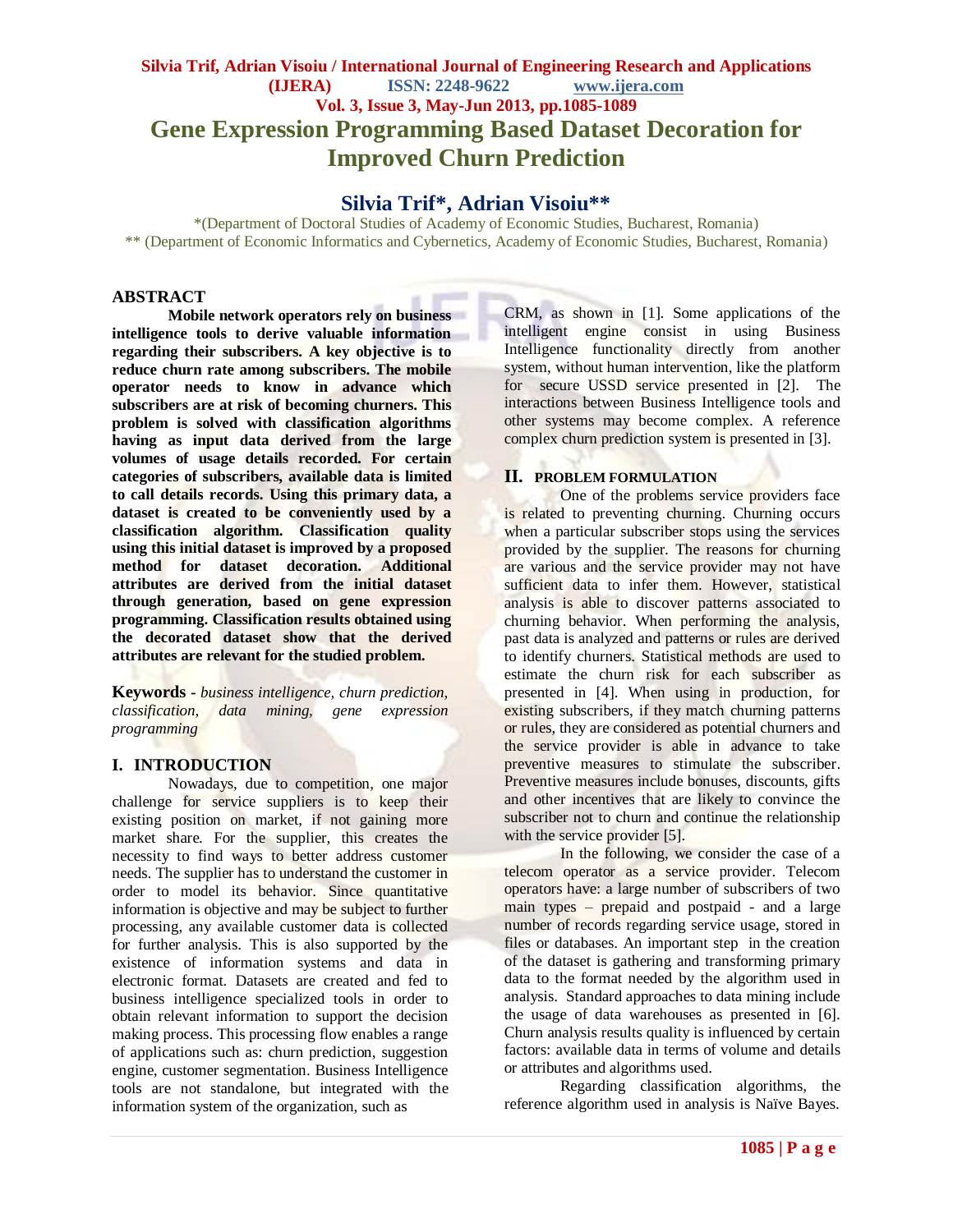#### **Silvia Trif, Adrian Visoiu / International Journal of Engineering Research and Applications (IJERA) ISSN: 2248-9622 www.ijera.com Vol. 3, Issue 3, May-Jun 2013, pp.1085-1089**

Several other algorithms fit to solve this problem are decision trees and logistic regression as presented in [7].

Regarding available data at telecom operators, for both prepaid subscribers there are call detail records showing when and how the services were consumed. There are also differences between prepaid and postpaid subscribers regarding supplemental information regarding the subscriber. Postpaid subscribers consume their service based on a sign contract and therefore the operator has access to identification data such as name, gender, age and similar. This kind of information is important in churn analysis as it represents additional attributes helping the algorithm to give better results. On the other hand, prepaid subscribers are anonymous for the service provider. The only identification is the phone number – MSISDN - they have on the prepaid SIM card. Therefore, churn prediction is a lot more difficult for prepaid subscribers for which only service consumption is known. Based on the service consumption, for each MSISDN, service usage is summed up for a number of equidistant and consecutive periods or time in order to build the initial dataset. A record has the form of MSISDNi, USGi1, USGi2, …, USGij, …, USGik, STATE, where:

- MSISDNi is the identifier of the prepaid subscriber in the system
- USGij is the amount of service consumed by subscriber i during period j
- STATE is a Boolean value showing if the subscriber was a churner, based on the amount consumed by the subscriber i during the  $k+1$ period, if USGik+1>0 then the subscriber is "active", if USGik+1=0 then the subscriber is "inactive"

The set of records defined above constitutes the initial dataset. In this context, the churn prediction analysis aims to estimate the value of STATE variable depending on  $USG_1$ ,  $USG_2$ , ..,  $USG_k$ . This is treated as a classification problem and classification algorithms are applied. However, it is observed that simply employing the initial dataset for analysis leads to poor classification results as shown in [8]. Dataset decoration is needed to add relevant attributes that would improve the quality of the results. In case of poor information available, decoration is done using derived attributes that are obtained by transforming the initial attributes such way to:

- Eliminate unnecessary correlations between initial attributes
- Improve the dependency between the derived attributes and the studied variable
- Create meaningful derived attributes, easy to compute and to interpret
- Gain more information from the derived attributes than from initial attributes

In [8] a transformation for creating derived attributes based on predefined basic statistical indicators is presented. In [9] more attributes are derived by analyzing the call graph. In our research we considered only the above defined consumption indicators.

In the following we investigate a free transformation of the above initial dataset based on expression generation using a dedicated evolutionary algorithm, the gene expression programming.

### **III. GENE EXPRESSION PROGRAMMING BASED DATASET DECORATION**

In the following, the simple transformations made on the initial attributes are extended to a more general approach. Using simple operators like addition, subtraction, multiplication, division as well as operands taken from the attribute set, then a large number of expressions may be obtained. As the number of expression forming combinations is very large, and generating all the possible combinations is time consuming, a solution taken into account to obtain a valid result in a short time is to use gene expression programming as a mean of generating derived attributes based on the set of initial attributes and a set of operators to be applied.

Gene expression programming is an evolutionary algorithm based on the principles described in [10]. A population of chromosomes evolves through applying genetic operators iteratively. Genetic operators include: elitism – survival of the best chromosomes from a generation, crossover – exchange of genetic material between two chromosomes, mutation – random change inside existing chromosomes. Chromosomes encode, symbolically, individuals representing solutions of a problem to be solved. The design and preparation of the genetic algorithm in general, and of the gene expression programming, in particular, requires that specific concepts from the evolutionary algorithm need to be put in correspondence with elements of the problem to be solved.

Structurally, chromosomes specific to gene expression programming are made up of one or more genes. Genes are made up of symbols. Chromosomes encode expressions made up of operands and operators. Due to flexibility needs, chromosomes allow the encoded expression to be obtained by combining several sub-expressions encoded by genes, such way each gene encodes a sub-expression.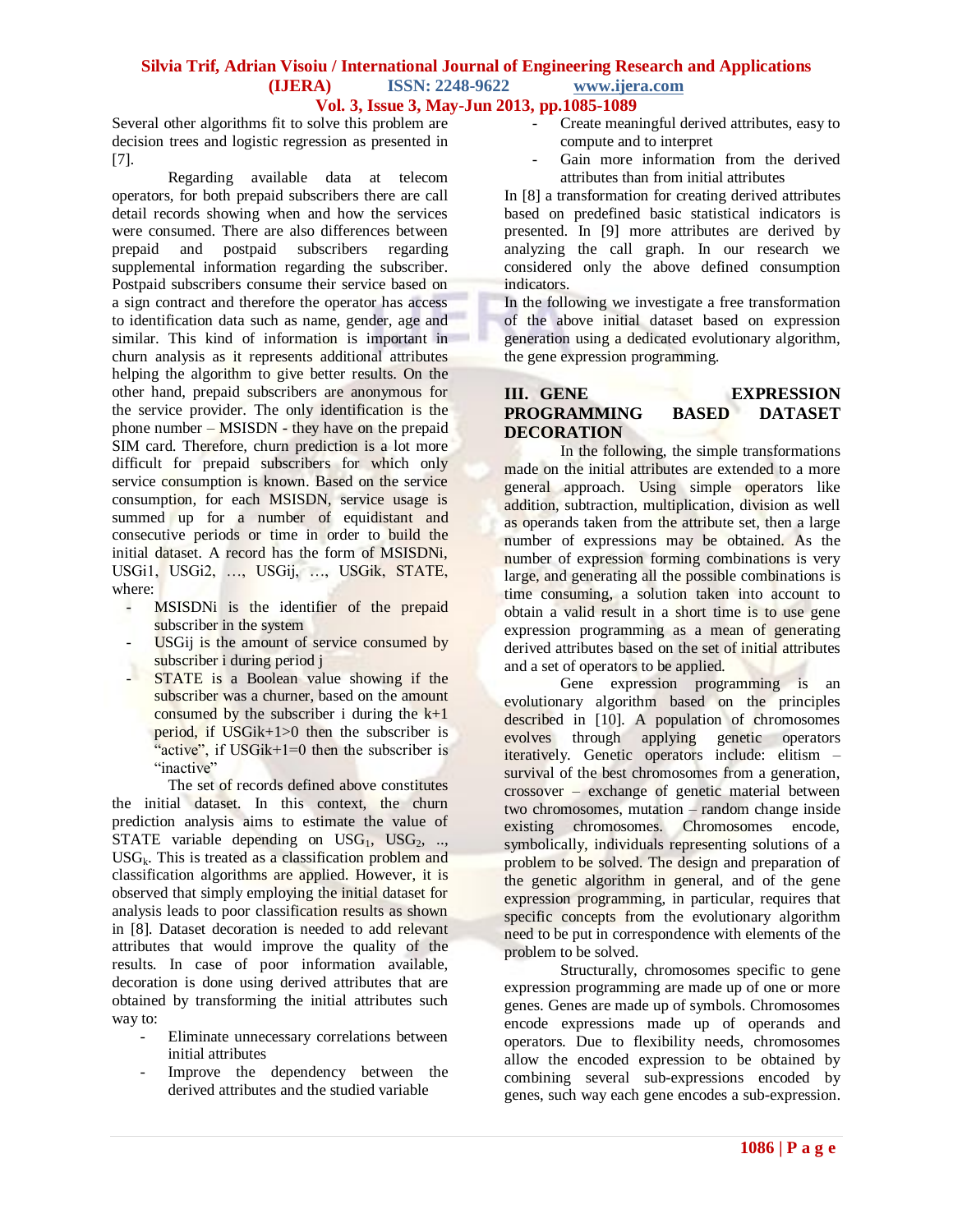#### **Silvia Trif, Adrian Visoiu / International Journal of Engineering Research and Applications (IJERA) ISSN: 2248-9622 www.ijera.com Vol. 3, Issue 3, May-Jun 2013, pp.1085-1089**

A symbol encodes an operand or an operator. Since the expressions encoded by genes are intended to be evaluated, there are specific genetic expression programming rules to correctly form a gene. A gene is made up of a head having symbols encoding both operators and operands, and a tail which is made up only of operands. The length of the head and the length tail take into account the maximum number of operands needed by the operators taken into account, such way the syntax tree associated to the expression to be well formed, as presented in [11].

In our research, we aim to obtain a dataset having attributes derived from initial attributes, under the form of analytical expressions made up of operands and operators. Taking into account the structure of the gene expression programming chromosome, we propose the following mapping between gene expression programming concepts and our problem. Each chromosome encodes the list of derived attributes. Each gene of the chromosome encodes the expression of the derived attribute. Each symbol encodes an operator from a predefined set or an operand taken from the set of initial attributes. In the following, we consider the initial dataset containing only usage attributes:  $USG_1, \ldots, \text{USG}_4$ .. Table 1 presents a gene encoding for the expression, while Fig. 1 shows the actual syntax tree inferred from the encoding, in a top-down, left-to-right fashion.

E= (USG3-USG2)/USG1 Gene:

Table 1 A gene encoding



Fig. 1 Syntax tree for the gene

For example, a two-gene chromosome, with genes having a head length of 2 positions and a tail length of 3 positions is presented in Fig. 2:

Chromosome:

| Gene position |          |              |                      |                  |      |              |                |           |                |    |                |                     |
|---------------|----------|--------------|----------------------|------------------|------|--------------|----------------|-----------|----------------|----|----------------|---------------------|
| Genes         | G1       |              |                      |                  |      |              | G <sub>2</sub> |           |                |    |                |                     |
|               | position | υ            |                      | ÷                |      |              | position       |           |                | -  | ٠              |                     |
|               | symbol   | $\sim$<br>31 | $\mathbb{C}^n$<br>54 | <b>CLO</b><br>92 | .com | $\sim$<br>5. | symbol         | - -<br>οU | C-T<br>$\circ$ | S9 | S <sub>9</sub> | $\sim$ $\sim$<br>13 |

Fig. 2 Two gene chromosome

The preparation of the gene expression programming approach requires:

1) Setting up the list of operators, OT, and the list of operands, OD. For example, the list of operators, OT is  $OD=\{+, -, *, /\}$  and the list of operands, OD is OD={USG1,USG2, USG3, USG4} Crossover operation that occurs between two randomly chosen chromosomes enables the exchange of genetic material in order to obtain new individuals with new characteristics. Crossover occurs at several positions inside the chromosome. The crossover between two single gene chromosomes at a certain position is presented in figure below:

Chromosome 1, encoding the expression (USG2- USG3)+USG1 is presented in Fig. 3:

| Position |  |                 |  |
|----------|--|-----------------|--|
| Symbol   |  | $USG1$   $USG2$ |  |

Chromosome 2, encoding the expression (USG3+USG4)-USG2 is presented in Fig.4:

| Position $\vert \vert 0 \vert 1 \vert 2$ |  |  |                                        |
|------------------------------------------|--|--|----------------------------------------|
| Symbol                                   |  |  | $\vert - \vert + \vert$ USG2 USG3 USG4 |

After crossover at position 3, chromosome 1', encoding the expression: (USG3-USG4)+USG1 is presented in Fig. 5:

| ion |  |      |       |  |
|-----|--|------|-------|--|
| mhd |  | TCC1 | 10722 |  |

Fig. 5 Chromosome1' after the crossover

Chromosome 2', encoding the following expression (USG2+USG3)-USG2, is presented in Fig. 6:

| Position |  |        |          |  |
|----------|--|--------|----------|--|
| vmhol    |  | $\sim$ | $TCCD$ 1 |  |

Fig. 6 Chromosome 2' after the crossover

The syntax trees associated to the initials chromosomes before and after crossover are presented in Fig. 7 and Fig. 8, respectively:



Fig. 7 Expression trees before crossover, corresponding to chromosomes 1 and 2, respectively.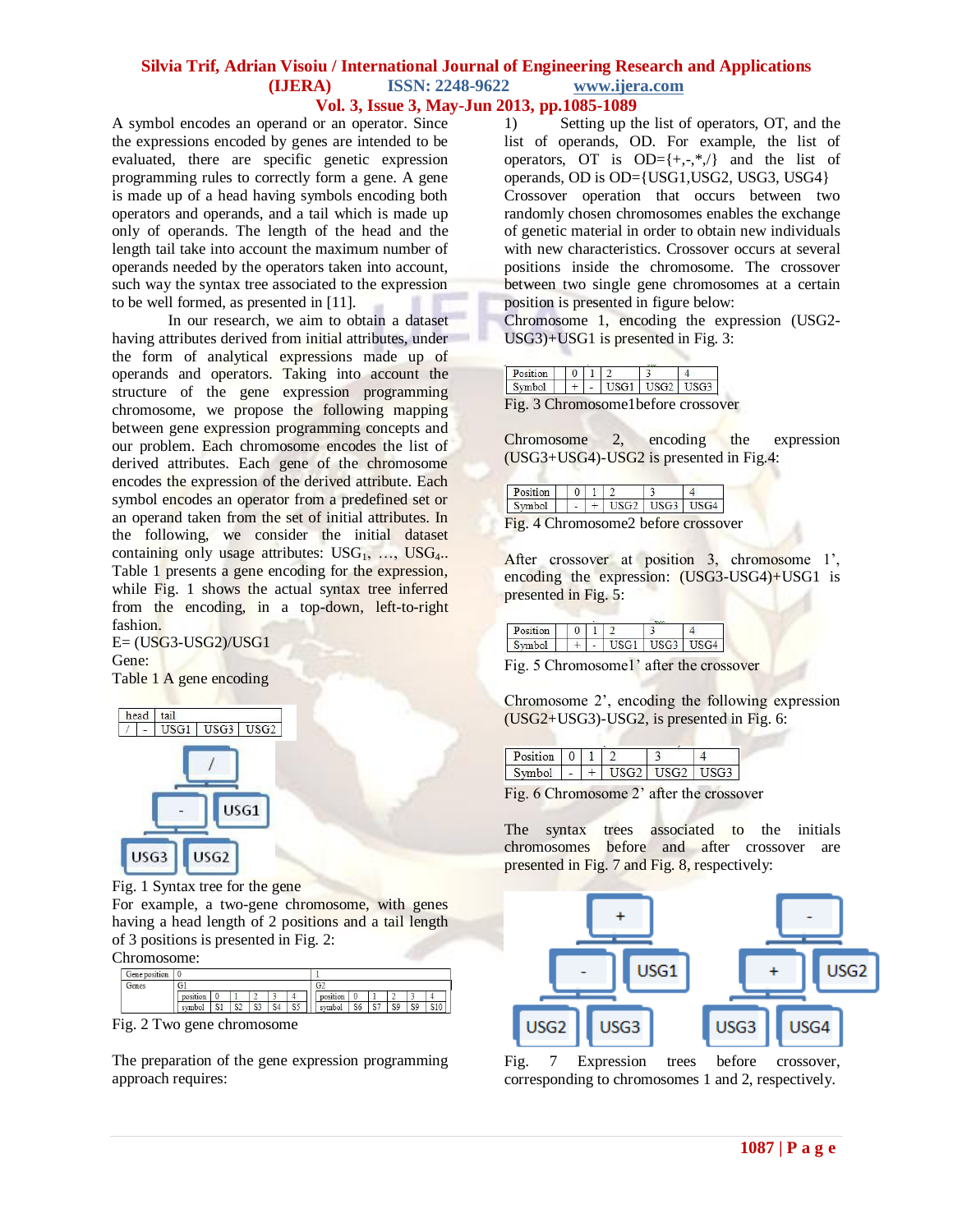# **Silvia Trif, Adrian Visoiu / International Journal of Engineering Research and Applications (IJERA) ISSN: 2248-9622 www.ijera.com**

**Vol. 3, Issue 3, May-Jun 2013, pp.1085-1089**



Fig. 8 Expression trees after crossover, corresponding to the chromosomes 1' and 2'. respectively.

This kind of crossover may happen in several positions, affecting gene contents in both single-gene and multiple-gene chromosomes. This enables the evolution of expressions of the derived attributes through the implied changes.

A special case of crossover is when such exchange of genetic material occurs only at positions pointing to the beginning of genes, inside a multiple-gene chromosome. In this case, entire attributes encoded by genes will be exchanged, as shown in Fig. 9 and Fig. 10, respectively.

| Chromosome 1: |                 |     |                 |                 |                 |  |
|---------------|-----------------|-----|-----------------|-----------------|-----------------|--|
| Position      |                 |     |                 |                 |                 |  |
| Gene          | G11             | G12 | G13             | G14             | G15             |  |
| Chromosome 2: |                 |     |                 |                 |                 |  |
| Position      |                 |     |                 |                 |                 |  |
| Gene          | G <sub>21</sub> | G22 | G <sub>23</sub> | G <sub>24</sub> | G <sub>25</sub> |  |

Fig. 9 Multi-gene chromosomes before crossover at gene position

After crossover at position 2 the new chromosomes are the ones presented in Fig. 10:

| Position       |     |               |                 |                 |                 |
|----------------|-----|---------------|-----------------|-----------------|-----------------|
| Gene           | G11 | G12           | G <sub>23</sub> | G <sub>24</sub> | G <sub>25</sub> |
|                |     |               |                 |                 |                 |
| Chromosome 2': |     |               |                 |                 |                 |
| Position       |     |               |                 |                 |                 |
| Gene           | G21 | $\sim$<br>uzz | G13             | G14             | G15             |

Fig. 10 Multi-gene chromosomes after crossover at gene position

Entire gene crossover enables the evolution of derived attributes lists, through the change they imply. Both of these two kinds of the same genetic operator may be applied to the chromosome population independently.

Mutation is a sudden change in the content of a gene, randomly changing a symbol. For example, Fig. 11 shows a single gene chromosome before the mutation of an operator that changes the encoded expression. Chromosome 1: (USG2-USG3)+USG1

| Position                             |  |  |                            |  |
|--------------------------------------|--|--|----------------------------|--|
| Symbol                               |  |  | +   -   USG1   USG2   USG3 |  |
| Fig. 11 Chromosome 1 before mutation |  |  |                            |  |

After mutation at position 1, changing minus sign with plus, the chromosome becomes as presented in Fig.12:

Chromosome 1': (USG2+USG3)+USG1

| Position |  |           |               |      |
|----------|--|-----------|---------------|------|
| Symbol   |  | 'ISG1   \ | $\text{USG2}$ | USG3 |

Fig. 12 Chromosome 1 after mutation

Using the proposed gene expression programming approach, an initial population of multi-gene chromosomes has been evolved in order to obtain a list of derived attributes corresponding to the best chromosome after a threshold number of iterations. The performance criteria was the quality of the classification with respect to each attribute encoded by a chromosome.

The list of derived attributes obtained using gene expression programming is shown in table 2.

Table 2 The list of attributes derived using gene expression programming

| Gene | <b>Encoded</b> expression |
|------|---------------------------|
|      | USG1+USG2+USG3+USG4       |
| o    | (USG2-USG1)/USG1          |
| З    | USG3+USG4                 |
|      | (USG3+USG4)/USG1          |
|      | (USG2+USG3)/USG1          |
| 6    | USG4-USG3                 |
|      | (USG4-USG3)/(USG1+USG2)   |
| 8    | (USG3-USG1)/(USG1+USG2)   |

Classifying the subscribers using the whole derived dataset, the percent of correctly classified instances is 58.56% while the incorrectly classified instances are 41.13% of the set, as obtained from table 3.

Table 3 Correctly and incorrectly classified subscribers using the list of derived attributes

|                       |        | Classified as   Classified as |
|-----------------------|--------|-------------------------------|
|                       | active | inactive                      |
| Actual active         | 5595   | 7315                          |
| Actual inactive   972 |        | 6118                          |

This is an improvement over the results obtained using the initial usage attributes. Further improvement is made by generating combinations of attributes and asses the quality of the classification for each individual combination. The combination of attributes having the best classification quality is chosen. Table 4 shows the derived attributes chosen as best combination in our case study.

Table 4 The combination of derived attributes that is best for the classification

| Derived attribute |
|-------------------|
| (USG3+USG4)/USG1  |
| (USG2+USG3)/USG1  |
| USG4-USG3         |

Using the dataset defined by the attributes from table 10, the correctly classified instances are 71.50% of the total, while incorrectly classified instances are only 28.50%. The classification details are presented in table 5.